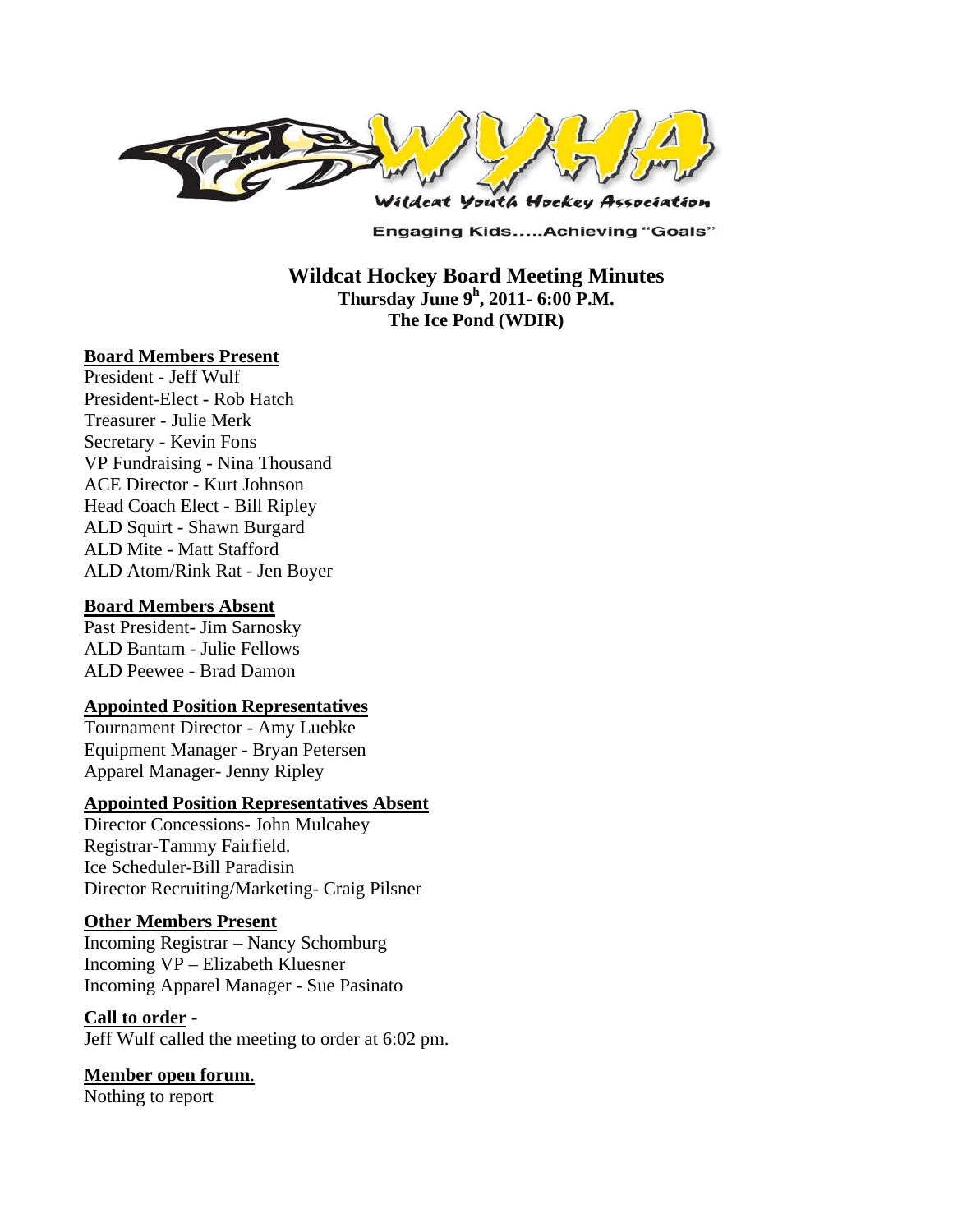# **Approval of prior meeting minutes**.

Jen Boyer made a motion to approve the May meeting minutes, Rob Hatch seconded. Motion carried unanimously.

# **Approval of agenda**

Rob Hatch made a motion to approve the agenda with additions, Jen Boyer seconded. Motion carried unanimously.

# **Approval of bills –**

Nina Thousand made a motion to approve the outstanding capital Skating School bill, Rob Hatch seconded. Motion carried unanimously.

### **Reports:**

**Treasurer:**  Reviewed Current Statements.

# **LTP:**

Nothing to report

**Atom/Rink Rat:**  Nothing to report

**Mite ALD :.**  Nothing to report.

**Squirt ALD:**  Nothing to report.

**Pee Wee :**  Nothing to report.

**Bantam:**  Nothing to report.

**Equipment :**  Nothing to report.

### **Fundraising:**

- Raffle Chairperson Need a Raffle Chairperson
- Parade of Homes Jeff will call them as there was confusion on the hours we were open
- Planet Hockey Camp Have sufficient numbers for the camp.

### **Apparel:**

Nothing to report.

**Registrar-**

Nothing to report.

# **Ice scheduler-**

Bill is developing the schedule LTS on Saturdays, Mini Mite / LTP share a weeknight practice, the rest is in process.

### **Tournament Director:**

Nothing to report.

# **Marketing Director:**

Nothing to report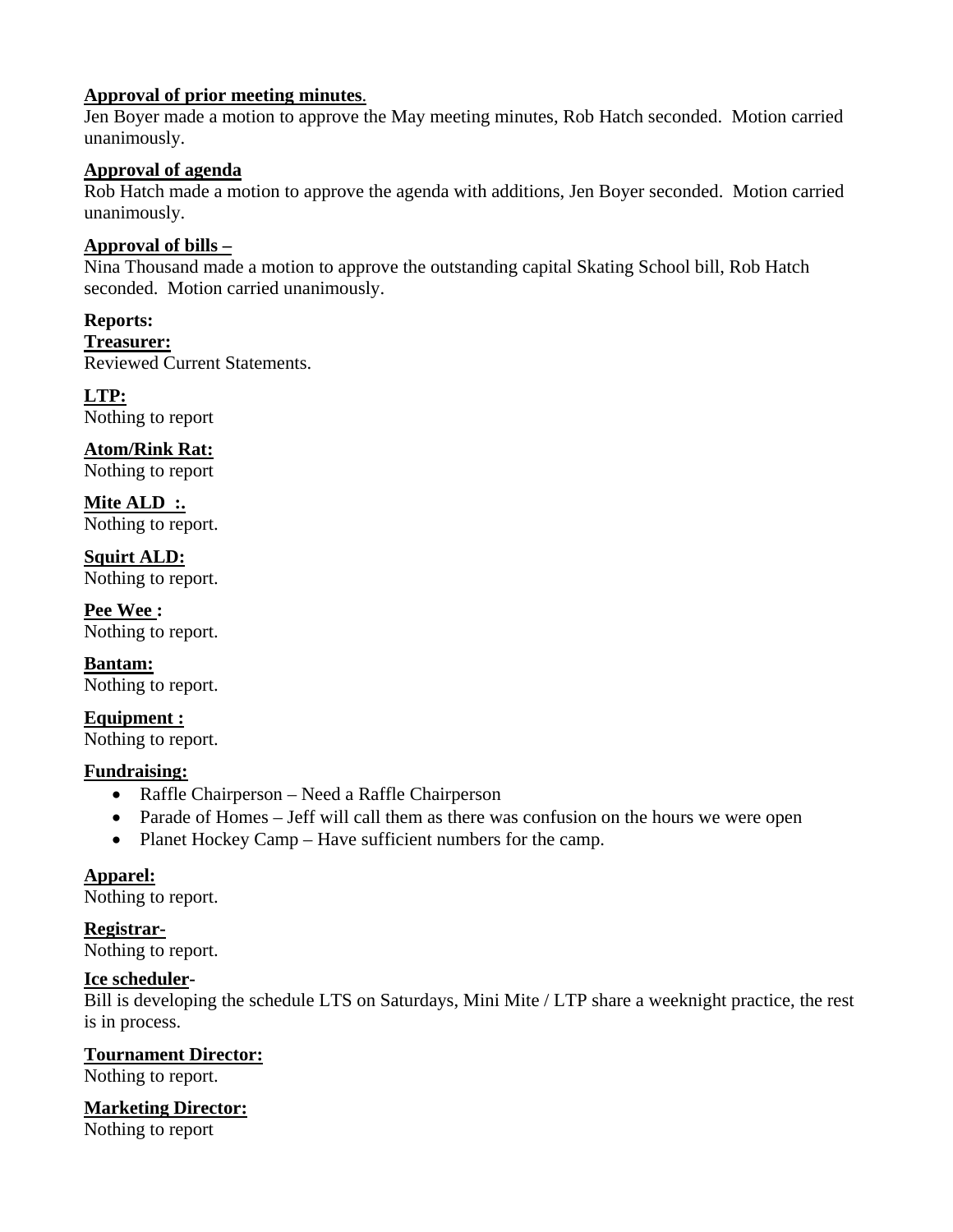# **Ace Director / Head Coach Elect:**

See Ice Scheduler report.

**Concessions Director:** Nothing to report

# **Old Business:**

Concessions/Volunteer Subcommittee update

Club earned approximately \$5,000 in concessions for the year. Total sales over \$32,000 which was very good. Profit was \$14,000. The spoilage was too high, need to review and modify the menu items to improve the margins. Forming a committee to evaluate changes (Jeff Wulf will be on committee at least until we have a Director of Concessions).

Parent handbook changes for 2011/2012 update

Made some updates, need to update the section on tryouts and volunteer hours. Hope to finalize and approve by the August Meeting.

Policy for Moving Player from LTS/LTP to Mini Mite Not needed at this time due to ADM changes.

Waunafest Parade Chair Nina will send a blast to club to recruit for this position. Need to create a flyer to hand out at the parades.

Equipment Rental Guidelines Firm up for July meeting – need to get on the website and possibly in the Handbook.

Payment Worksheet for Families Needed by August – Julie to send out a couple variations for comments

Non Parent Coach Status for 2011/2012 – Bantam B?

Bantam A – Coach Cruz

Bantam B – Need to hire a coach (priority) Run Ad on WAHA, Region 4, Craigslist, website? Review PeeWee level to determine direction.

# Open Appointed Positions

- Equipment Manager
- Marketing Director
- Concessions Director

Nina to blast out an appeal – we need to continue to recruit for these positions.

### **New Business:**

Rink User Group Annual Meeting recap

(See notes under concessions)

Ice will come out the week of 6/29/11, they need some help.

Ice Fees not determined for next season yet.

Looking at placing Club Logos under the ice for next season

There will be periodic rink board meetings attended by person in the past president position.

### Budget for 2011/2012 update

Rob Hatch to set a date for the Budget meeting in July – Need to approve at the August meeting.